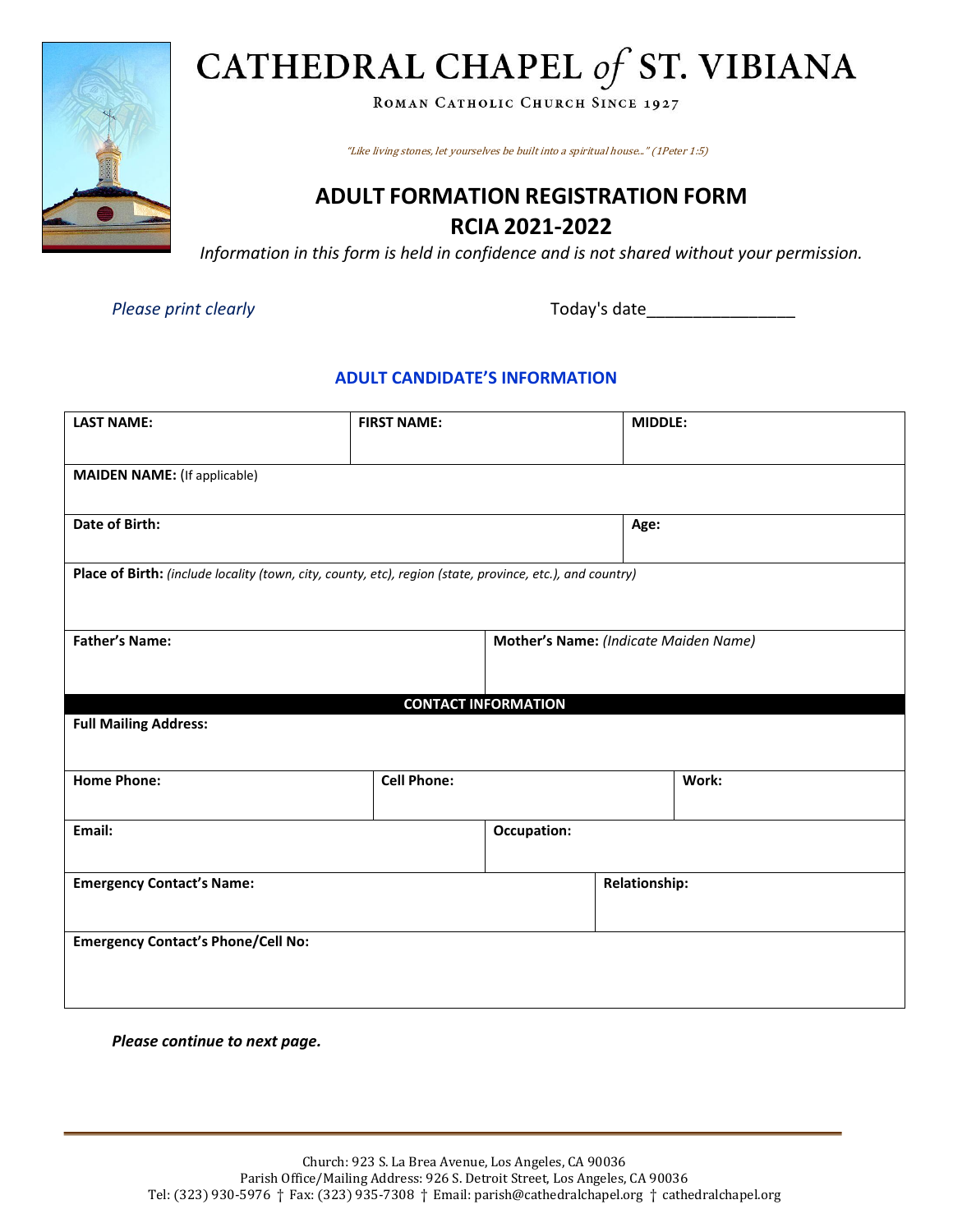ROMAN CATHOLIC CHURCH SINCE 1927

"Like living stones, let yourselves be built into a spiritual house..." (1Peter 1:5)

| <b>RELIGIOUS HISTORY</b>                                                                               |                                                                                         |                                                                                         |                              |                                                |  |  |  |  |  |
|--------------------------------------------------------------------------------------------------------|-----------------------------------------------------------------------------------------|-----------------------------------------------------------------------------------------|------------------------------|------------------------------------------------|--|--|--|--|--|
| Have you ever been baptized? $\Box$ Yes $\Box$ No $\Box$ I am not sure (If Yes, please provide copies) |                                                                                         |                                                                                         |                              |                                                |  |  |  |  |  |
| If your answer is Yes to above question, please provide the following information:                     |                                                                                         |                                                                                         |                              |                                                |  |  |  |  |  |
| In what denomination where you baptized?                                                               |                                                                                         |                                                                                         | Date or approximate age when |                                                |  |  |  |  |  |
|                                                                                                        |                                                                                         |                                                                                         | you were baptized:           |                                                |  |  |  |  |  |
| Place of Baptism: (name of church/denomination)                                                        |                                                                                         |                                                                                         |                              |                                                |  |  |  |  |  |
| Address:                                                                                               |                                                                                         |                                                                                         |                              |                                                |  |  |  |  |  |
| <b>SACRAMENTS RECEIVED</b>                                                                             |                                                                                         |                                                                                         |                              |                                                |  |  |  |  |  |
| If you were baptized as a Catholic, check those Sacraments you have already received.                  |                                                                                         |                                                                                         |                              |                                                |  |  |  |  |  |
| $\Box$ FIRST COMMUNION                                                                                 | Date Received:                                                                          | Parish Name:                                                                            |                              |                                                |  |  |  |  |  |
| Parish Address:                                                                                        |                                                                                         |                                                                                         |                              |                                                |  |  |  |  |  |
|                                                                                                        | Baptism Certificate Received? $\Box$ Yes $\Box$ No (If yes, please provide copies)      |                                                                                         |                              | $\Box$ Parish Staff to check here if received. |  |  |  |  |  |
| $\square$ CONFIRMATION                                                                                 | Date Received:                                                                          | Parish Name:                                                                            |                              |                                                |  |  |  |  |  |
| Parish Address:                                                                                        |                                                                                         |                                                                                         |                              |                                                |  |  |  |  |  |
|                                                                                                        | Confirmation Certificate Received? $\Box$ Yes $\Box$ No (If yes, please provide copies) |                                                                                         |                              | $\Box$ Parish Staff to check here if received. |  |  |  |  |  |
|                                                                                                        |                                                                                         | <b>CURRENT MARITAL STATUS</b>                                                           |                              |                                                |  |  |  |  |  |
| $\Box$ I have never been married.                                                                      |                                                                                         |                                                                                         |                              |                                                |  |  |  |  |  |
| $\Box$ I am married.                                                                                   | $\Box$ I am engaged to be married.                                                      |                                                                                         |                              |                                                |  |  |  |  |  |
| If this is checked please fill in below.                                                               |                                                                                         | If this is checked please fill in below.                                                |                              |                                                |  |  |  |  |  |
| Your Spouse's Name:                                                                                    |                                                                                         | Your Fiancé's Name:                                                                     |                              |                                                |  |  |  |  |  |
| Your Spouse's Current Religious Affiliation (if any):                                                  |                                                                                         | Your Fiancé's Current Religious Affiliation (if any):                                   |                              |                                                |  |  |  |  |  |
| For You: $\Box$ This is my 1 <sup>st</sup> marriage. $\Box$ I have been married before.                |                                                                                         | For You: $\Box$ This is my 1 <sup>st</sup> marriage. $\Box$ I have been married before. |                              |                                                |  |  |  |  |  |
| For Your Spouse:                                                                                       |                                                                                         | For Your Fiancé:                                                                        |                              |                                                |  |  |  |  |  |
| $\Box$ This my spouse's 1 <sup>st</sup> marriage.                                                      |                                                                                         | $\Box$ This is her 1 <sup>st</sup> marriage.                                            |                              |                                                |  |  |  |  |  |
| $\Box$ My spouse has been married before.                                                              |                                                                                         | $\Box$ My fiancé has been married before.                                               |                              |                                                |  |  |  |  |  |
| $\Box$ I am married but separated from my spouse.                                                      |                                                                                         | $\Box$ I am divorced and have not remarried.                                            |                              |                                                |  |  |  |  |  |
| $\Box$ I am a widow/widower and have not remarried since my spouse's death.                            |                                                                                         |                                                                                         |                              |                                                |  |  |  |  |  |
|                                                                                                        |                                                                                         |                                                                                         |                              |                                                |  |  |  |  |  |

*Please complete the remaining items on the next page of this form.*

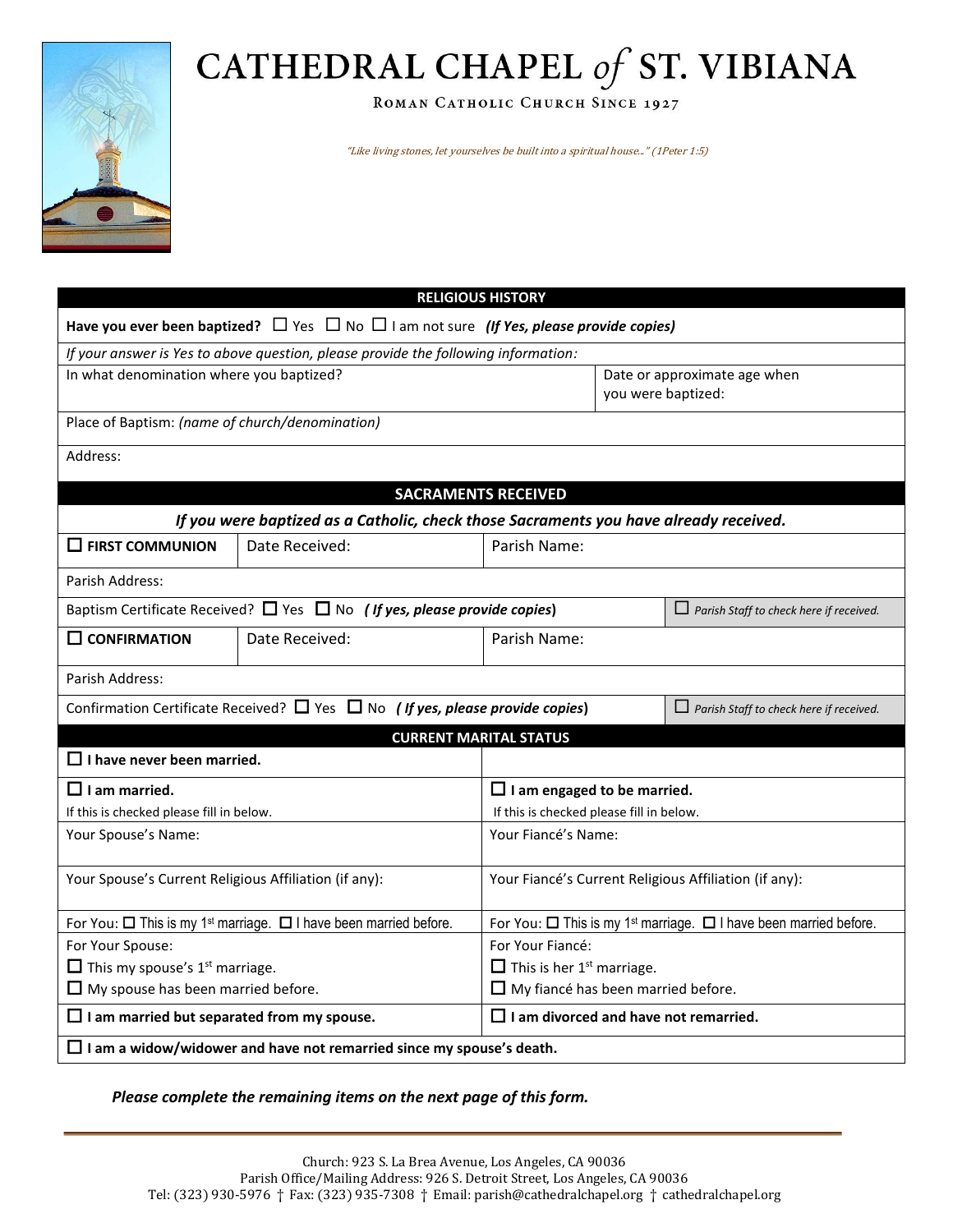ROMAN CATHOLIC CHURCH SINCE 1927

"Like living stones, let yourselves be built into a spiritual house..." (1Peter 1:5)

**Please answer:**

| 1.                                                                                                     | What circumstances led you to call and come to RCIA?                                     |                                      |                 |                                             |                                                     |      |  |
|--------------------------------------------------------------------------------------------------------|------------------------------------------------------------------------------------------|--------------------------------------|-----------------|---------------------------------------------|-----------------------------------------------------|------|--|
|                                                                                                        |                                                                                          |                                      |                 |                                             |                                                     |      |  |
|                                                                                                        | 2. Which areas in your life do you feel good about?                                      |                                      |                 |                                             |                                                     |      |  |
|                                                                                                        |                                                                                          |                                      |                 |                                             |                                                     |      |  |
| 3.                                                                                                     | Which areas, events, experiences, and relationships were not too great? Please describe. |                                      |                 |                                             |                                                     |      |  |
|                                                                                                        |                                                                                          |                                      |                 |                                             |                                                     |      |  |
|                                                                                                        |                                                                                          |                                      |                 |                                             |                                                     |      |  |
| Is this your own decision or are there other influences?<br>4.                                         |                                                                                          |                                      |                 |                                             |                                                     |      |  |
|                                                                                                        |                                                                                          |                                      |                 |                                             |                                                     |      |  |
|                                                                                                        |                                                                                          |                                      |                 |                                             |                                                     |      |  |
| <b>Candidate's Signature:</b><br>Date:                                                                 |                                                                                          |                                      |                 |                                             |                                                     |      |  |
| Sponsor's Name: *Sponsors are required to fill out a Godparent Commitment form (please see next page). |                                                                                          |                                      |                 |                                             |                                                     |      |  |
| <b>FOR OFFICE USE ONLY:</b>                                                                            |                                                                                          |                                      |                 |                                             |                                                     |      |  |
| <b>RCIA FEE: \$75</b><br>*Fee includes program, and materials.                                         |                                                                                          |                                      | Amount paid: \$ | Full Payment Received: $\Box$ Yes $\Box$ No |                                                     |      |  |
| Form of payment: $\Box$ Check $\Box$ Money Order $\Box$ Cash                                           |                                                                                          | Check #                              |                 | Date:                                       |                                                     |      |  |
| Fee Balance: \$<br>Fee Balance: \$                                                                     |                                                                                          |                                      |                 | Fee Balance: \$                             |                                                     |      |  |
|                                                                                                        | <b>Recorded in Parish Book:</b>                                                          | <b>Volume No.</b>                    |                 |                                             | Page No.                                            |      |  |
|                                                                                                        | <b>Certificate Issue Date:</b>                                                           | $\square$ Mailed<br>$\Box$ Picked Up |                 |                                             | $\square$ Notification sent to church<br>Date sent: |      |  |
| Parish Staff to sign this box when certificate/notification has been issued:                           |                                                                                          |                                      |                 |                                             | V.7242017                                           |      |  |
|                                                                                                        |                                                                                          |                                      |                 |                                             |                                                     | CCSV |  |